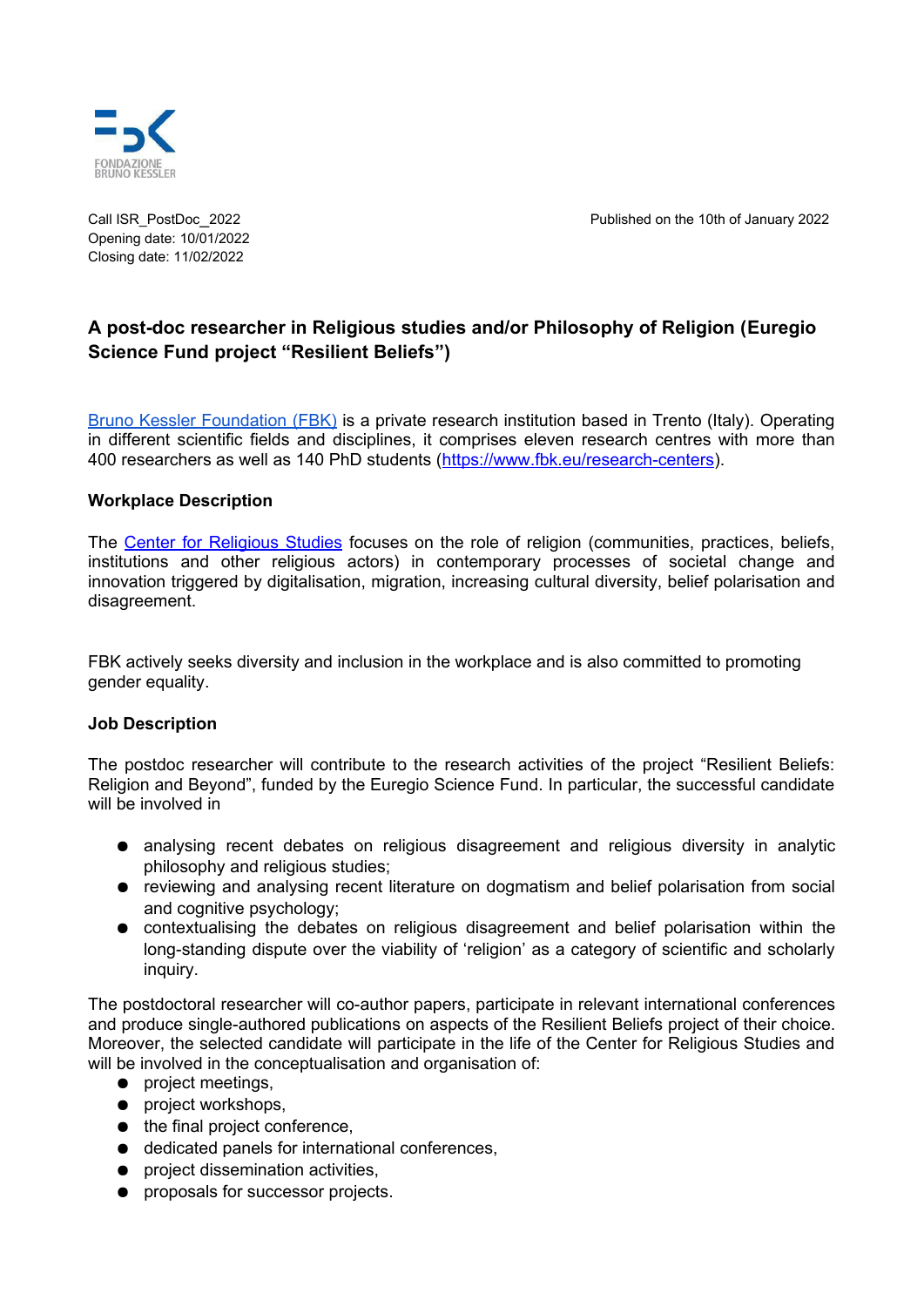The successful candidate will be based in Trento (Italy).

### **Job Requirements**

- PhD degree (or equivalent doctorate degree) in Philosophy, Religious Studies, Social Psychology or Sociology as well as a documented research background in at least two of the following areas:
	- o religious diversity,
	- o sociology of religious conflict,
	- $\circ$  definitions of, and debates over, the concept of religion,
	- $\circ$  social psychology of belief polarisation in the religious domain;
- oral and written proficiency in English (command of German and/or Italian is welcome, but not required);
- excellent communication and teamwork skills.

## **Employment**

Type of contract: Fixed term contract Working hours: full time Duration: 2 years Start date: 2 May 2022 Gross annual salary: about 39.500 € Workplace: Trento (Italy)

Benefits: flexi-time, company subsidized cafeteria or meal vouchers, internal car park, welcome office support for visa formalities, accommodation etc., supplementary pension and health fund, training courses, public transport, sports facilities, language courses fees. Further details at [https://www.fbk.eu/en/work-with-us/.](https://www.fbk.eu/en/work-with-us/)

## **Application**

Interested candidates are invited to submit their applications by completing the online form [\(https://jobs.fbk.eu/\)](https://jobs.fbk.eu/). Please make sure that your application contains the following attachments (in pdf format):

- cover letter,
- detailed CV including list of scientific publications and email contacts of two referees,
- sample writing (10-20 pages (in English, Italian or German, published work or thesis chapter).

## **Application deadline: 11 February 2022**

*Please read our [Recruitment Regulations](https://hr.fbk.eu/sites/hr.fbk.eu/files/eng-regolamento_selezione_personale_tempo_determinato.pdf) before completing your application.*

*For further information concerning the selection procedure, please contact the Human Resources Services at [jobs@fbk.eu](mailto:jobs@fbk.eu)*. For questions regarding the project "Resilient Beliefs", please contact Dr Paolo Costa [\(pacosta@fbk.eu\)](mailto:pacosta@fbk.eu) or Dr Boris Rähme (raehme@fbk.eu).